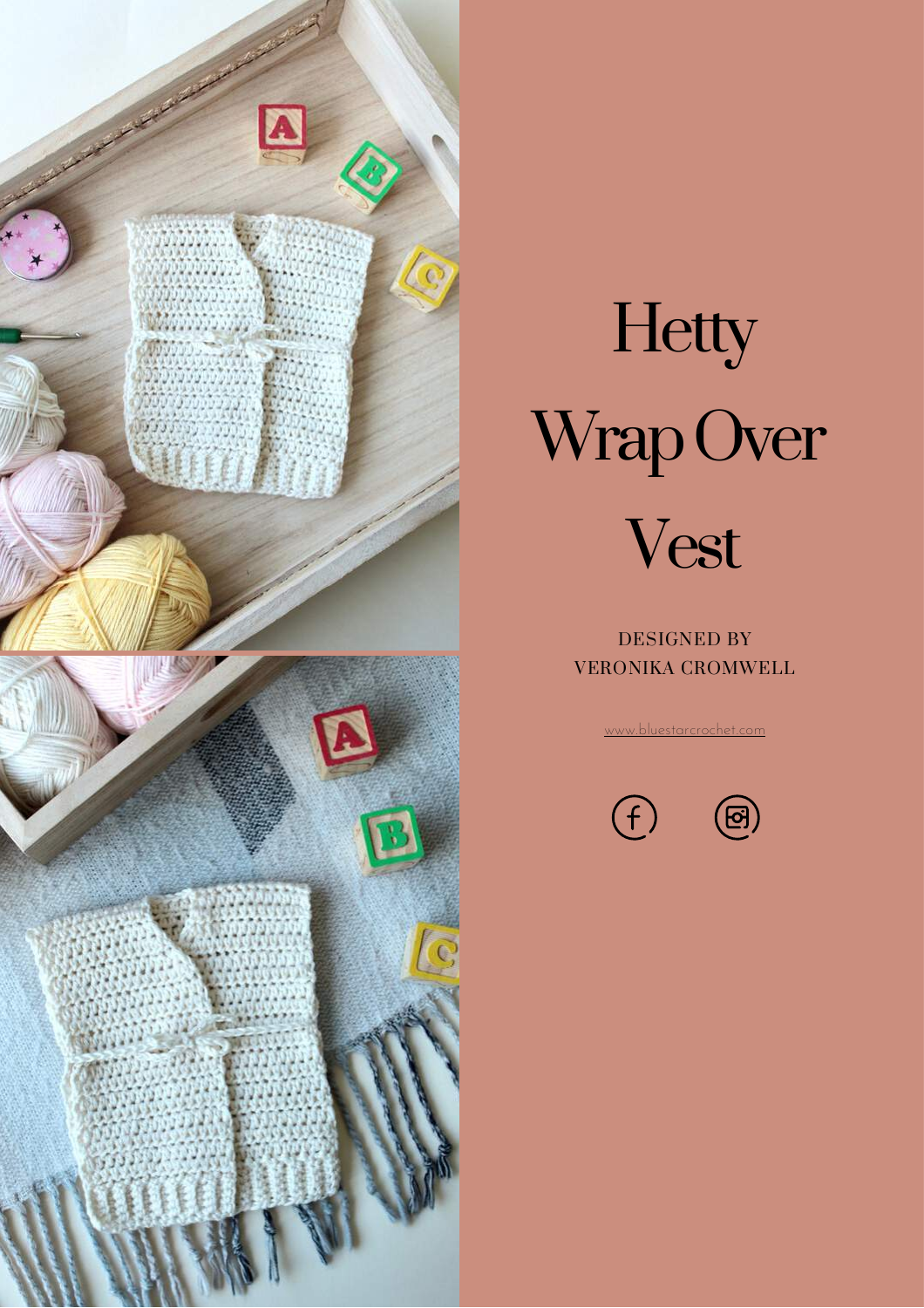# Hetty Wrap Ove Vest



For any questions regarding this pattern and pattern support please contact the designer at [veronika@bluestarcrochet.com](mailto:veronika@bluestarcrochet.com)

THIS PATTERN WAS DESIGNED AND WRITTEN BY VERONIKA CROMWELL OF BLUE STAR CROCHET COMPANY. PLEASE BE RESPECTFUL AND DO NOT SHARE, COPY, ALTER OR RESELL THIS PATTERN IN PART OR IN FULL AS YOUR OWN. YOU CAN SELL FINISHED ITEMS PRODUCED FROM THIS PATTERN WITH A LINK TO THE ORIGINAL PATTERN AND CREDIT TO THE DESIGNER. THANK YOU.

This pattern contains affiliate links and if you click through them to make a purchase, I will earn a commission at no extra cost to you. I link these companies and their products because of their quality and service not because of the commission I receive from your purchase.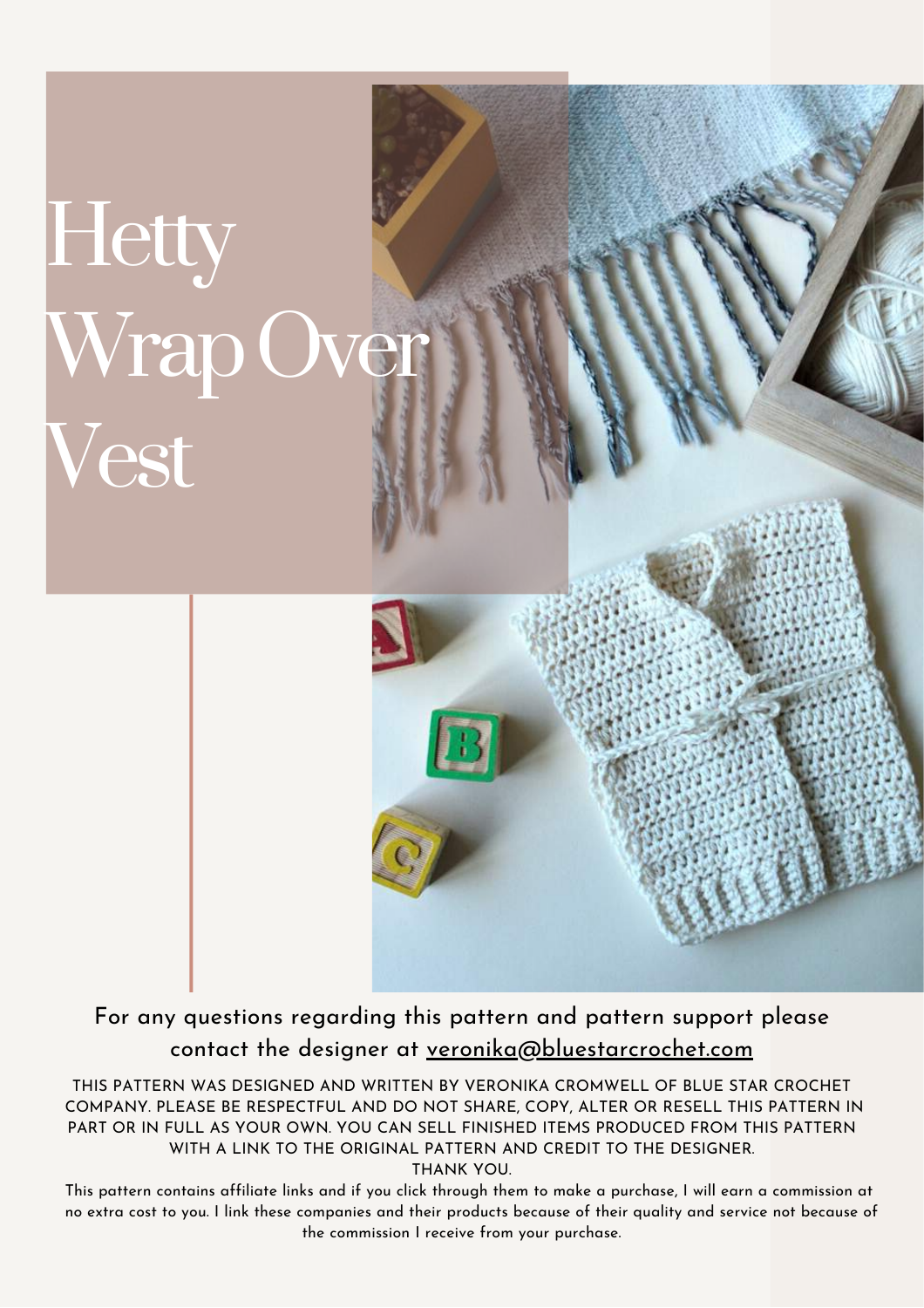#### **MATERIALS**

- Hobbii Acacia (DK weight; 51% acrylic, 49% cotton; 250 m per 100g) x 1 ball in Ecru (02)
- 4 mm [crochet](https://shrsl.com/3i6cp) hook
- Yarn [needle](https://shrsl.com/37lcc)
- [Scissors](https://shrsl.com/37lce)

### **FINISHED SIZE**

30 cm chest circumference, 18 cm length - suitable for preemie 2-3 lbs size

### **TENSION**

 $18$  sts x 12 rows =  $10 \times 10$  cm

# **STITCHES AND ABBREVIATIONS (US CROCHET TERMS)**

**ch-** chain stitch **sc-** single crochet **sc in blo-** single crochet in back loop only **sl st-** slip stitch **hdc -** half double crochet For abbreviations master list as set out by Craft Yarn Council, please **[CLICK](https://www.craftyarncouncil.com/standards/crochet-abbreviations) [HERE.](https://www.craftyarncouncil.com/standards/crochet-abbreviations)**

### **PATTERN NOTES**

- the vest is worked in one piece starting with the bottom hem of the back panel
- the front panels are worked straight onto the back panel once you reach the top of shoulders
- the back panel is split into two halves to create the front panels
- the neck opening is shaped to allow for the neckline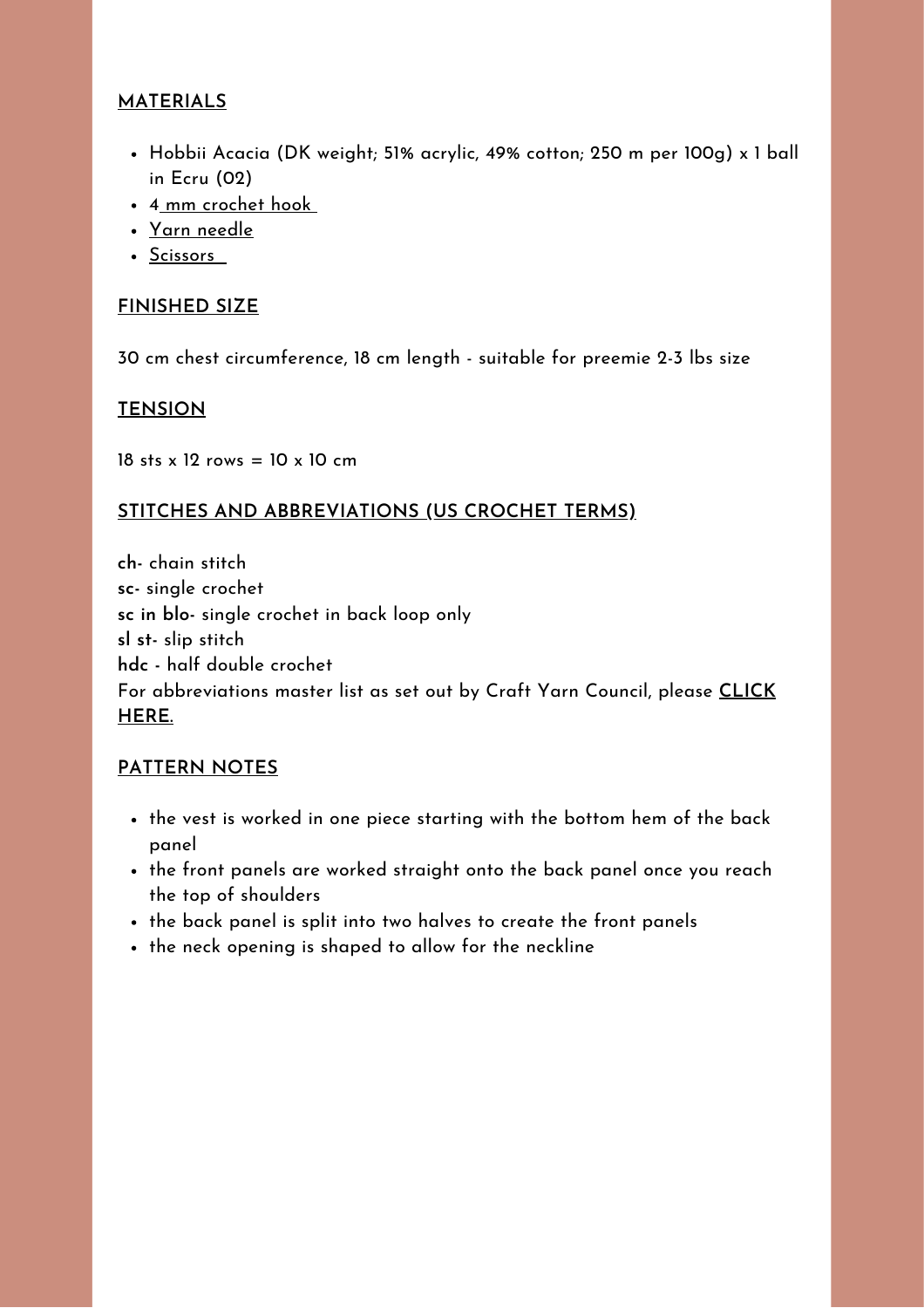



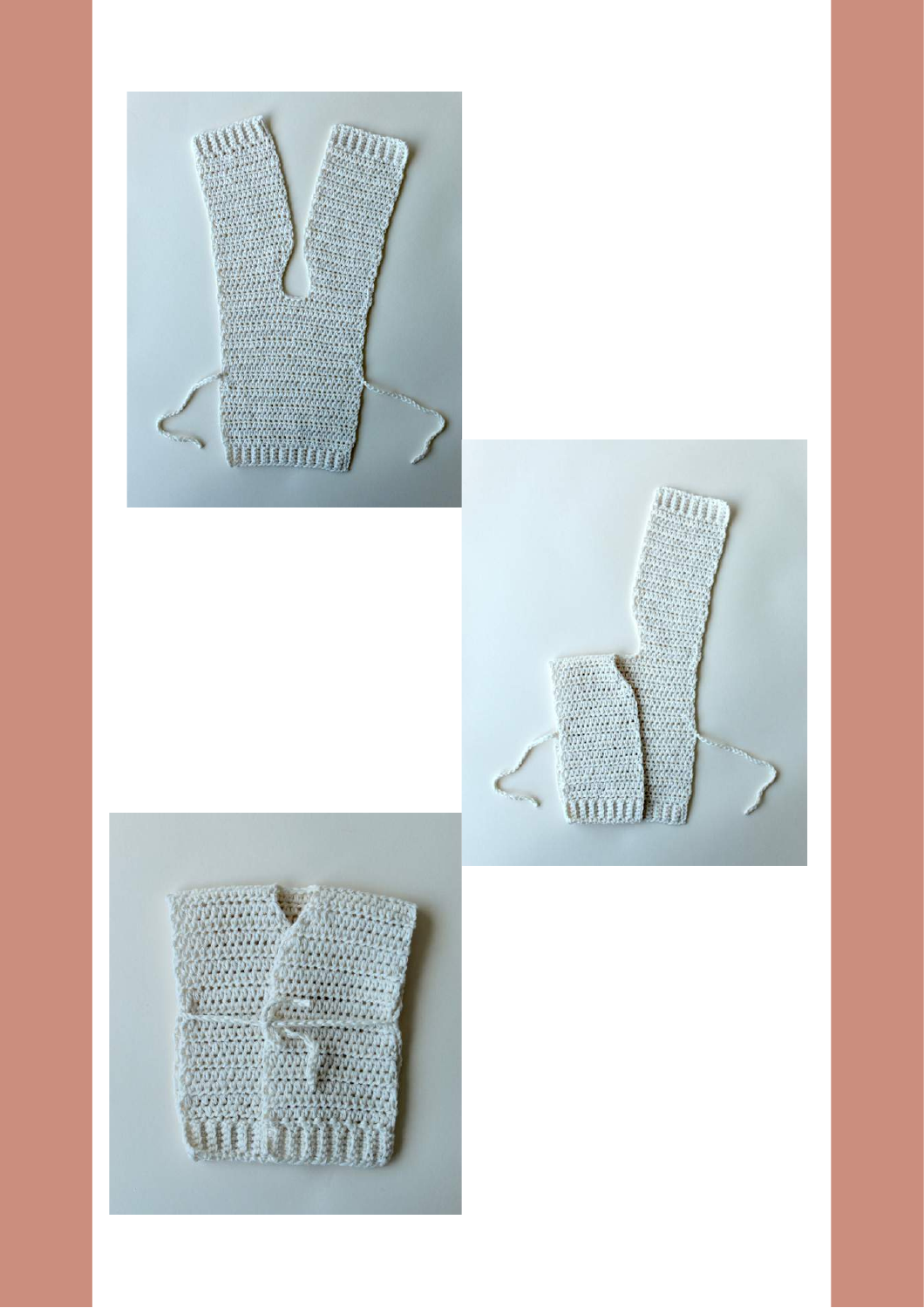# **MAIN PATTERN**

#### **BOTTOM HEM BACK PANEL**

Chain 6.

Row 1: starting in 2nd chain from hook, 1 sc across, turn. [5 sc]

Row 2: 1 ch (does not count as st throughout), 1 sc, 3 sc blo, 1 sc in last, turn. [5 sc]

Repeat Row 2 another 25 times. Do not fasten off.

#### **BACK PANEL**

Turn the bottom hem 90 degrees and continue working across the long edge. You will be working around the end sc stitches of each row.

Row 1: 2 ch (doesn't count as st throughout), 1 hdc in each end st across, turn. [27 hdc]

Row 2: 2 ch, 1 hdc in each st across, turn. [27 hdc]

Repeat Row 2 another 16 times. Do not fasten off, continue with FIRST FRONT HALF.

#### **FIRST FRONT PANEL**

Row 1: 2 ch, 12 hdc, turn leaving the remaining stitches unworked. [12 hdc]

Row 2: 2 ch, hdc across, turn.

Row 3: 2 ch, hdc across until last st, 2 hdc into last st, turn. [13 hdc]

Row 4: 2 ch, 2 hdc into first st, hdc to end, turn. [14 hdc]

Row 5: 2 ch, hdc across until last st, 2 hdc into last st, turn. [15 hdc]

Row 6: 2 ch, 2 hdc into first st, hdc to end, turn. [16 hdc]

Row 7: 2 ch, hdc across, turn. [16 hdc]

Repeat Row 7 another 11 times. Do not fasten off, continue with BOTTOM HEM FRONT PANEL.